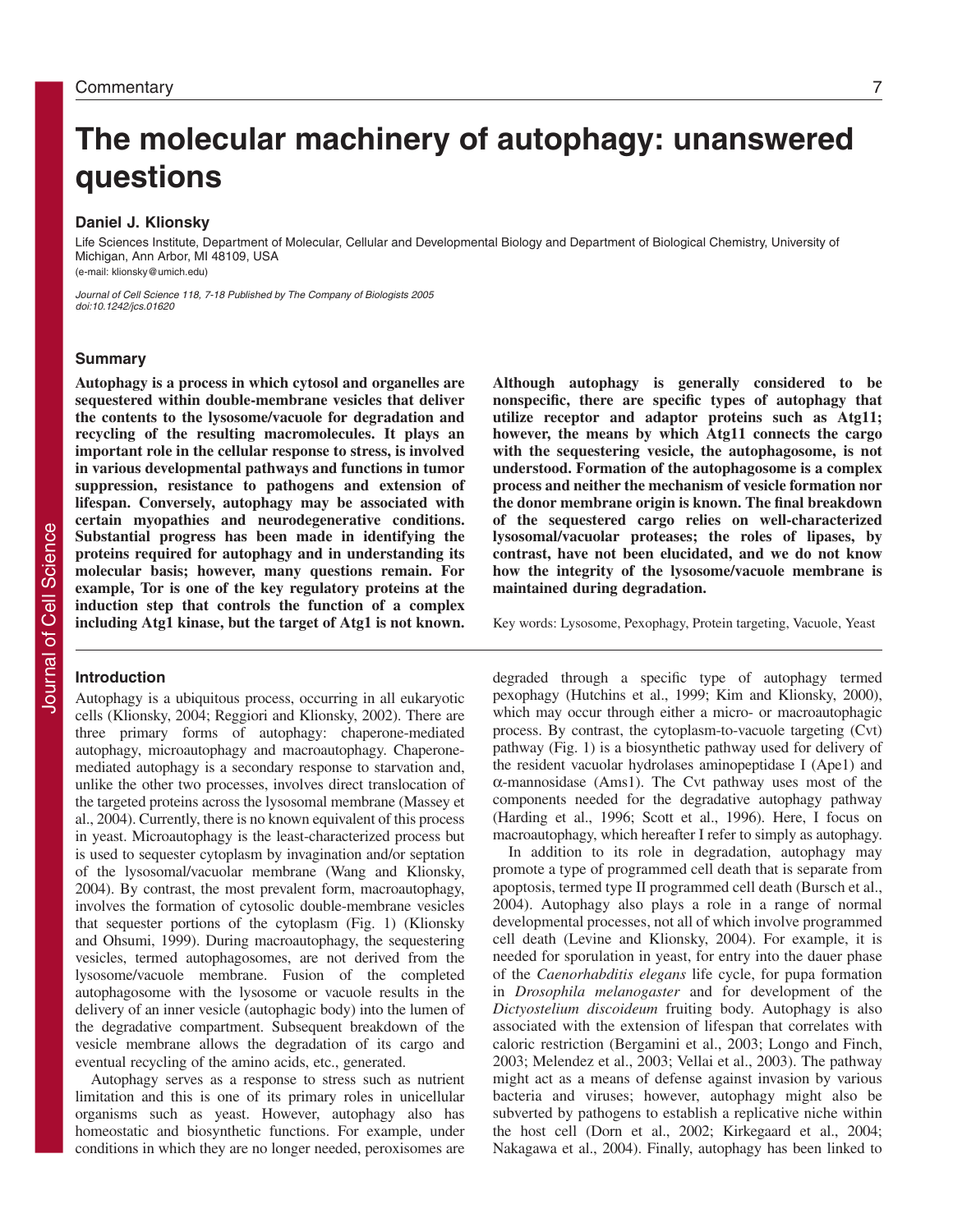**Fig. 1.** A schematic overview of autophagy and the Cvt pathway in yeast. The Cvt pathway is an autophagy-related process that operates under vegetative conditions and plays a biosynthetic role, delivering resident hydrolases such as aminopeptidase I (Ape1) to the yeast vacuole. The Cvt vesicle is approximately 150 nm in diameter and appears to exclude cytosol. In yeast, autophagy is induced by starvation, and the autophagosome, which is 300-900 nm in diameter, sequesters cytoplasm, including organelles; this pathway is also used for specific transport of prApe1. Both types of vesicle are thought to originate from the pre-autophagosomal structure



(PAS). Upon completion, the vesicles fuse with the lysosome-like vacuole, releasing the inner vesicle, termed a Cvt body or autophagic body. These subvacuolar vesicles are broken down, allowing maturation of prApe1 and degradation of cytoplasm, with recycling of the resulting macromolecules.

various diseases in humans (reviewed by Shintani and Klionsky, 2004a), including cancer (Gozuacik and Kimchi, 2004; Qu et al., 2003; Yue et al., 2003), cardiomyopathy (Ueno et al., 2004) and neurodegenerative disorders such as Alzheimer's, Parkinson's and Huntington's diseases, amyotrophic lateral sclerosis and prion diseases (Yuan et al., 2003).

The morphology of autophagy was first characterized in studies of mammalian cells (reviewed by Klionsky, 2004). With a few exceptions, however, the molecular components of autophagy were initially elucidated in yeast. Recent studies in various eukaryotic systems have revealed a conservation of the autophagic machinery (Reggiori and Klionsky, 2002; Wang and Klionsky, 2003; Levine and Klionsky, 2004). Here, I focus on our current understanding of the mechanism of autophagy and point out some of the unresolved questions in the field.

# **Multiple steps are required for the sequestration of cytoplasm through autophagy**

Although autophagy and autophagy-related processes are dynamic, they can be broken down into several discrete steps for the purpose of discussion: (1) induction; (2) cargo selection and packaging; (3) nucleation of vesicle formation; (4) vesicle expansion and completion; (5) retrieval; (6) targeting, docking and fusion of the completed vesicle with the lysosome/vacuole; and (7) breakdown of the intralumenal vesicle (either Cvt body or autophagic body; Fig. 1) and its cargo and recycling of the macromolecular constituents. Many of the protein components required for each of these steps have been identified in *Saccharomyces cerevisiae*, *Hansenula polymorpha* and *Pichia pastoris*, and their roles in autophagy have been covered in other recent reviews (Abeliovich and Klionsky, 2001; Kiel et al., 2003; Klionsky, 2004; Ohsumi, 2001; Stromhaug and Klionsky, 2001). The nomenclature in this field has been unified, and the genes and gene products are now referred to as *ATG* and Atg, respectively (Klionsky et al., 2003).

# **Induction of autophagy**

In yeast and mammalian cells, autophagy occurs at a basal level

under vegetative growth conditions. Accordingly, there must be a mechanism for sensing the extracellular milieu and transducing an appropriate signal to regulatory elements that allow autophagy to be induced. One of the major regulatory components is the protein kinase Tor (for 'Target of rapamycin') (Carerra, 2004), which inhibits autophagy under basal or nutrient-rich conditions. Tor acts in two ways. First, it directly or indirectly causes hyperphosphorylation of the autophagy protein Atg13 (Funakoshi et al., 1997; Scott et al., 2000) (Fig. 2A). This form of Atg13 has a lower affinity for the kinase with which it interacts, Atg1, and the reduced interaction might inhibit autophagy (Kamada et al., 2000). Inhibition of Tor through starvation or treatment with rapamycin results in partial dephosphorylation of Atg13 and allows autophagic induction (Abeliovich, 2004; Noda and Ohsumi, 1998). Second, Tor acts in a signal transduction cascade that controls phosphorylation of several effectors (e.g. Tap42, Sit4, Ure2 and Gln3) that regulate transcription and translation of certain proteins, some of which are required for autophagy. Autophagy is also regulated through additional factors such as protein kinase A (Budovskaya et al., 2004), Gcn2 (Tallóczy et al., 2002) and Snf1 (Huang et al., 1996).

Yeast Atg1 kinase (Matsuura et al., 1997) is part of a putative complex that includes several additional proteins (Fig. 2A). One intriguing point about this complex is that all of the proteins aside from Atg1 are characterized as functioning primarily in either the Cvt pathway or autophagy, but not both (Kamada et al., 2000; Kim et al., 2001b; Nice et al., 2002; Scott et al., 2000). This finding has led to speculation that the Atg1 complex is involved in switching between these two pathways. At present, however, not enough is known about most of the proteins in this complex to assign a specific function or to list them as participating in only one of these pathways. There is currently no evidence for an equivalent of the Cvt pathway outside yeast; so higher eukaryotes might not require the same capacity for switching between the biosynthetic and degradative types of autophagy.

In mammalian cells, Tor is regulated through the action of a class I phosphoinositide 3-kinase (PI 3-K) that allows the membrane binding and subsequent activation of Akt/protein

8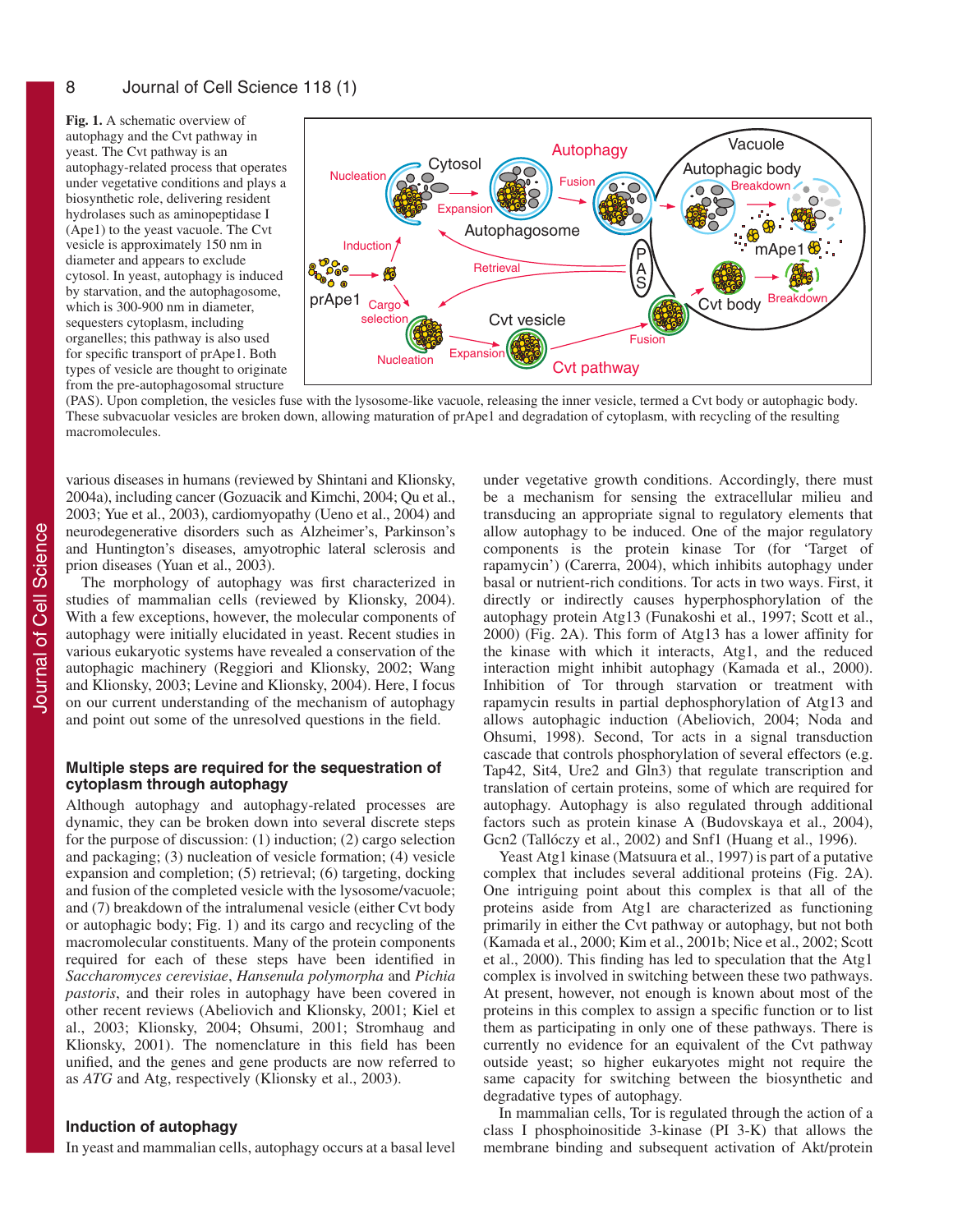kinase B (PKB) and 3-phosphoinositide-dependent protein kinase 1 (PDK1), which cause inhibition of autophagy (Codogno and Meijer, 2004) (Fig. 2B). PTEN, a 3′ phosphoinositide phosphatase, antagonizes the Akt/PKB pathway and is a positive regulator of autophagy. The TSC1- TSC2 complex acts as a GTPase-activating protein (GAP) for the GTPase Rheb. Inhibition of TSC1-TSC2 by Akt stabilizes the GTP-bound form of Rheb, which stimulates Tor. The GDPbound form of Rheb might inhibit Tor (Tabancay et al., 2003). Both Tor and PDK1 activate ribosomal subunit S6 kinase (p70S6k), which is needed for maximal autophagic activity (Scott et al., 2004). The downregulation of p70S6k following Tor inactivation might prevent excessive autophagy in the absence of Tor activity. Regulation of mammalian autophagy involves additional components including eIF2α, Ras and heterotrimeric G proteins (Codogno and Meijer, 2004; Furuta et al., 2004; Tallóczy et al., 2002).



B Regulation of induction and vesicle nucleation in higher eukaryotes



# **Questions**

There are many questions that remain to be answered with regard to the yeast Atg1 complex. For example, interactions among the protein components of the putative complex depicted in Fig. 2A have been demonstrated in pairwise combinations. Hence, it is not clear that a stable holo-complex ever exists. Furthermore, our knowledge of the composition of this putative complex is based on genetic suppression studies, two-hybrid data and affinity isolation or coimmunoprecipitation using overexpressed proteins. It is possible that some of these interactions are transient in nature or do not even occur when the proteins are expressed at physiological levels.

The functions of the proteins in the putative Atg1 complex are largely not known. For example, Atg11 is thought to have a role in cargo selection (see below) but its reason for interacting with Atg1 is not clear, nor is it known when the two proteins interact – that is, whether the interaction is nutrient dependent (as suggested for the interaction between Atg1 and Atg13). Furthermore, we do not know whether the two proteins interact during the process of cargo selection or after the delivery of cargo to the pre-autophagosomal structure (PAS; see below). Similarly, the proposed function in this complex of Atg20, Atg24 and Vac8 is simply speculation. Atg20 and Atg24 bind to phosphatidylinositol (3)-phosphate [PtdIns(3)*P*] and interact with Atg11 and/or Atg17 (Nice et al., 2002). Vac8

**Fig. 2.** Regulation of induction and vesicle nucleation. The regulation of autophagy has been characterized in studies of yeast and mammalian cells. (A) In yeast, a class III PI 3-K is required for autophagic activity and may function at the pre-autophagosomal membrane. A putative complex consisting of Atg1 kinase and several other proteins characterized as being required primarily for autophagy (in purple) or the Cvt pathway (in green) may be a downstream effector of Tor kinase to regulate the type of pathway that operates, depending on the nutritional conditions or other signals. Autophagy in yeast is primarily a starvation response; Tor, along with other regulatory components not shown (including PKA), responds to nutrient levels. In nutrient-rich conditions, Atg1 and Atg13 are more highly phosphorylated and have a lower affinity for each other; during starvation the two proteins are partially dephosphorylated. The PI 3-K complex I, consisting of Vps15, Vps34, Atg6/Vps30 and Atg14, is required for both the Cvt pathway and autophagy. (B) In mammalian cells, a class I PI 3-K is stimulated in response to the binding of a ligand to a receptor such as the insulin receptor (InR). PtdIns $(3,4)P_2$  and PtdIns $(3,4,5)P_3$  generated at the plasma membrane allow the binding and activation of 3 phosphoinositide-dependent protein kinase 1 (PDK1) and Akt/PKB, whereas PTEN antagonizes this pathway through its 3'phosphoinositide phosphatase activity. Akt inhibits the GTPaseactivating protein complex TSC1-TSC2, resulting in the stabilization of RhebGTP, which activates Tor, resulting in the inhibition of autophagy. Both Tor and PDK1 stimulate p70S6 kinase (p70S6k). The downregulation of p70S6k activity in starvation conditions (when Tor is inhibited) might prevent excessive autophagy (Scott et al., 2004). It is also possible that p70S6k indirectly inhibits Tor by interfering with activation of the class I PI 3-K, as suggested by studies in mammalian cells (Um et al., 2004). In nutrient-rich conditions, activation of p70S6k should inhibit PI 3-K, allowing a low level of autophagy for homeostatic purposes, whereas in starvation conditions the eventual inactivation of p70S6k should allow activation of PI 3-K to prevent excessive autophagy. The class III PI 3-K serves a stimulatory role possibly similar to that of the yeast enzyme complex.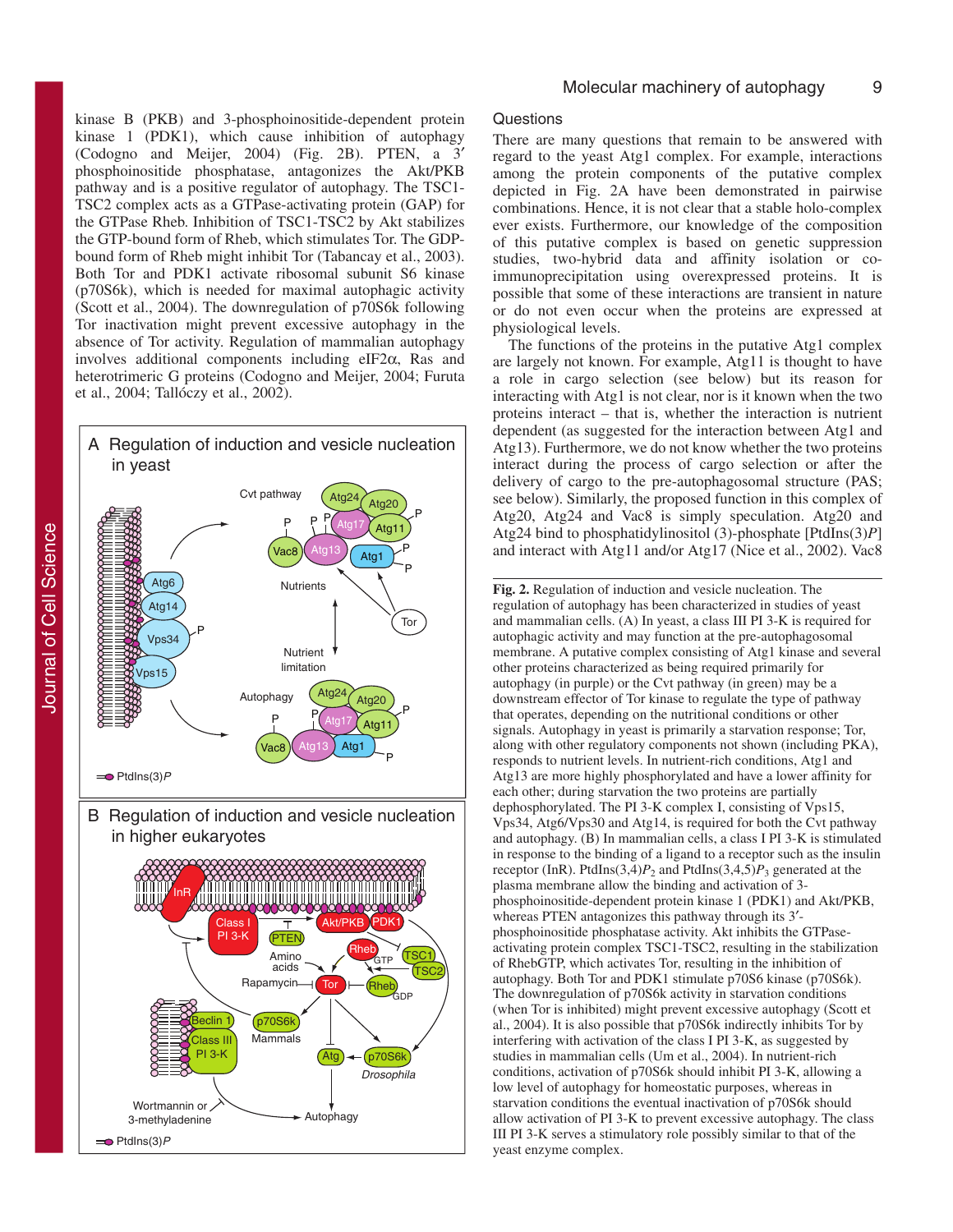has been implicated in homotypic vacuole fusion (Wang et al., 2001) and is required for the Cvt pathway, but does not appear to play a role in the fusion of Cvt vesicles with the vacuole (Scott et al., 2000). Vac8 interacts with Atg13 but it is not known whether it has any effect on the location or function of this protein. Atg13 and Atg17 appear to modulate the kinase



**Fig. 3.** Temporal order of action of cargo-packaging components. The yeast Cvt pathway is an example of specific autophagy. The resident vacuolar hydrolases Ape1 and Ams1 assemble into oligomers in the cytosol. Precursor (pr)Ape1 dodecamers further collect into a large Ape1 complex. The receptor/adaptor Atg19 binds to both the Ape1 complex (through the prApe1 propeptide) and Ams1. Atg11, a component that is not essential for autophagy, interacts with this Cvt complex and is required to connect the complex with the pre-autophagosomal structure (PAS). Atg11 also interacts with Atg1 (not shown, see Fig. 2A), but the timing of this interaction relative to cargo packaging is not known. Atg11 is not part of the final Cvt vesicle or autophagosome and presumably detaches from Atg19 at some time during or after the arrival of the Cvt complex at the PAS. Atg19 subsequently binds to Atg8 phosphatidylethanolamine, which is localized to the PAS, and this event might trigger completion of the vesicle.

activity of Atg1 (Kamada et al., 2000), but do Atg11, Atg20, Atg24 or Vac8 play a similar role? Furthermore, the conclusions about Atg1 regulation are based on in vitro studies using artificial substrates, because its physiological target is unknown. Indeed, the role of Atg1 kinase activity is also unclear. One report suggests that an increase in Atg1 kinase activity is needed to induce autophagy (Kamada et al., 2000). A more recent study came to the opposite conclusion and instead suggests that Atg1 has a structural role in autophagy and that its kinase activity is primarily required for the Cvt pathway (Abeliovich et al., 2003), although Atg1 kinase activity is probably also needed for autophagy.

Whether Tor directly phosphorylates Atg13 and/or acts on other Atg proteins is unclear. Most or all of the components of the Atg1 complex are phosphoproteins and none of them appears to be a target of Atg1 (Scott et al., 2000) (D.J.K., unpublished). The kinases and phosphatases that act upon these proteins are not known. In the case of autophagy, the downstream effector(s) of Tor is not even clear. Tap42 is activated by Tor and is a regulatory subunit of protein phosphatase 2A (PP2A)-like phosphatases; however, it does not appear to function in autophagy (Kamada et al., 2000). Furthermore, Tor is thought to respond primarily to nitrogen starvation, but various other types of stress, including carbon starvation, can induce autophagy. The regulatory components that act under these different stress conditions to regulate autophagic induction are not known. In addition, although Atg1 and Atg13 appear to be centrally involved in autophagy in yeast, there is currently no evidence for an Atg11 or an Atg17 ortholog in higher eukaryotes, or an Atg13 or Vac8 ortholog except in plants. In many organisms, it is also not clear whether there is a true ortholog of Atg1.

Finally, even though most models suggest that Atg1 has a role in autophagic induction, this has not been firmly established. Such a role is proposed because of the effect of rapamycin on Atg13 phosphorylation and the apparent pathway specificity of the putative Atg1 complex components. However, this view is probably misleading because individual mutations in the genes encoding some of these 'specific' components (such as *ATG11* and *VAC8*) result in defects in both pathways. Furthermore, Atg1 interacts with the cargopackaging factor Atg11 and is implicated in a late stage of autophagy – retrieval of Atg9 from the forming autophagosome (see below). Thus, Atg1 appears to act at multiple steps of autophagy and its role in induction remains to be verified.

#### **Cargo selection and packaging**

Autophagy is generally considered to be a nonspecific process in which bulk cytoplasm is randomly sequestered into the cytosolic autophagosome; however, there are instances of specific autophagy. For example, a recent report showed that the cytosolic protein Ald6 is delivered to the vacuole through autophagy at a rate inconsistent with nonspecific uptake (Onodera and Ohsumi, 2004). Similarly, during pexophagy, virtually all of the peroxisomes, but not other organelles, are recognized for rapid sequestration and vacuolar delivery (Hutchins et al., 1999; Tuttle et al., 1993; Veenhuis et al., 1983). In the case of the Cvt pathway, the cargo is taken up for biosynthetic rather than degradative purposes. In this pathway,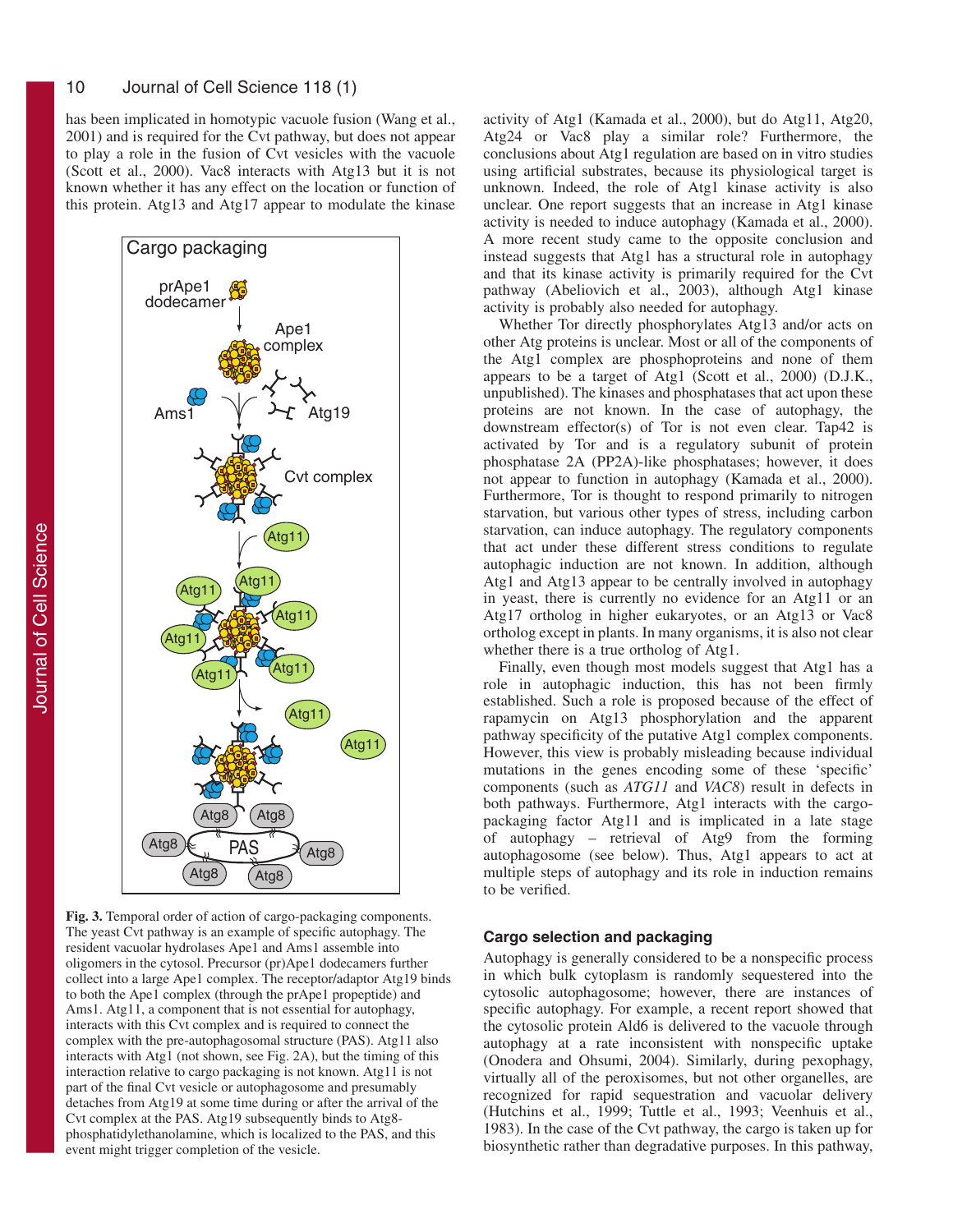**Fig. 4.** Schematic model for formation of the autophagosome or Cvt vesicle. The origin of the membrane that forms the Cvt vesicle or autophagosome is not known, nor is the mechanism of vesicle formation. In one model (shown on the left), a membrane sheet from a preexisting organelle such as the endoplasmic reticulum (ER) is induced to separate and undergo a deformation to form a spherical shape that eventually seals; no additional membrane is needed for expansion. It is not known when or how autophagy proteins such as Atg8 would be targeted to this membrane. In a second model (shown on the right), a portion of a membrane forms the nucleus of the autophagosome or Cvt vesicle; in yeast, this nucleus is the preautophagosomal structure (PAS). Additional membrane is added to allow expansion of the forming vesicle, but the origin of this membrane is not known.



Most data support the second type of model. In either case, the original membrane is presumably equivalent on all surfaces in terms of protein content and phospholipid composition. During vesicle formation, the membrane may differentiate so that, upon vesicle completion, the two separate membranes have different properties; for example, Atg8-PE is located on both sides of the forming vesicle, but is removed from the outer membrane following cleavage by Atg4 (see Fig. 5). The outer vesicle membrane might contain SNARE elements needed for recognition and fusion with the vacuole (see Fig. 7), whereas the inner vesicle membrane might be more susceptible to degradation within the vacuole lumen. The double-membrane nature of the autophagosome or Cvt vesicle results in a transfer of the cargo from the cytosol into the lumenal space of the cell.

the temporal order of action of several components has been determined (Fig. 3). Precursor ApeI (prApe1) forms dodecamers and these assemble to form a higher-order oligomer (Kim et al., 1997) termed the Ape1 complex (Shintani et al., 2002). This step appears to be dependent only upon the conformation of prApe1. The receptor protein Atg19 binds the propeptide domain of prApe1 (Scott et al., 2001); the propeptide contains the vacuolar-targeting information and is cleaved from the remainder of the protein following delivery into the vacuole lumen, allowing activation of the enzyme. At least one other biosynthetic cargo protein, Ams1, also binds to the Atg19 receptor (Hutchins and Klionsky, 2001; Shintani et al., 2002) to form the Cvt complex. Atg11 subsequently binds to Atg19 (Shintani et al., 2002) and acts as a tether or adapter to bring the Cvt complex towards the PAS, a site that might nucleate Cvt vesicle and autophagosome formation (Kim et al., 2002; Suzuki et al., 2001). Finally, the phosphatidylethanolamine (PE)-conjugated Atg8 protein binds to Atg19 to ensure inclusion of the Cvt complex into the forming Cvt vesicle (Shintani et al., 2002).

#### **Questions**

If the yeast Atg11 and Atg19 proteins are not able to interact, because of mutations in the corresponding genes, the Cvt complex forms but does not localize to the PAS. However, it is not known how the function of Atg11 bridges the cargo with the vesicle-forming machinery. Along these lines, how does Atg11 target to the PAS as opposed to other locations within the cell? Does it interact with an unidentified component that acts as a targeting factor? Atg11 is not part of the final Cvt vesicle; so it must disengage from the receptor after delivery of the Cvt complex to the PAS. What triggers this event? Furthermore, Atg11 appears to interact with both Atg19 and Atg1. Does Atg11 bring Atg1 to the site of vesicle formation when cargo is present? As noted above, it is not known when Atg1 and Atg11 interact. Similarly, does binding of Atg8-PE to the Atg19 receptor signal to the PAS the presence of cargo? If so, how does this signaling occur? Ichimura et al. recently showed that Atg8 undergoes a conformational shift upon lipidation (Ichimura et al., 2004). Does a similar change occur when Atg8-PE binds to Atg19?

A recent study suggests that, in nutrient-rich conditions, the PAS does not form in the absence of prApe1, Atg19 or Atg11 (Shintani and Klionsky, 2004b). In the model proposed in this study, the cargo proteins induce or greatly facilitate the formation of the PAS. This makes sense in the biosynthetic Cvt pathway, in which the primary purpose is delivery of the Cvt complex. By contrast, formation of the PAS does not depend on the Cvt cargo or the cargo-recognition machinery during starvation conditions. In this situation, it is not known what factors determine the localization of the PAS components. Finally, it is possible that the peroxisome acts similarly to the Cvt complex to allow formation of the PAS or vesicle nucleation (the initiation of vesicle formation) during pexophagy. Atg19 is not needed for pexophagy; by contrast, Atg11 is required for this process. Is there another protein that substitutes for Atg19 during peroxisome degradation? Note that presently there is no evidence for the Cvt pathway existing outside *S. cerevisiae*; however, specific autophagy is likely to occur in all eukaryotes. For example, in addition to the uptake of peroxisomes, chloroplasts are also degraded by autophagy (Niwa et al., 2004), and mitochondria are probably targets for specific sequestration by autophagy under certain conditions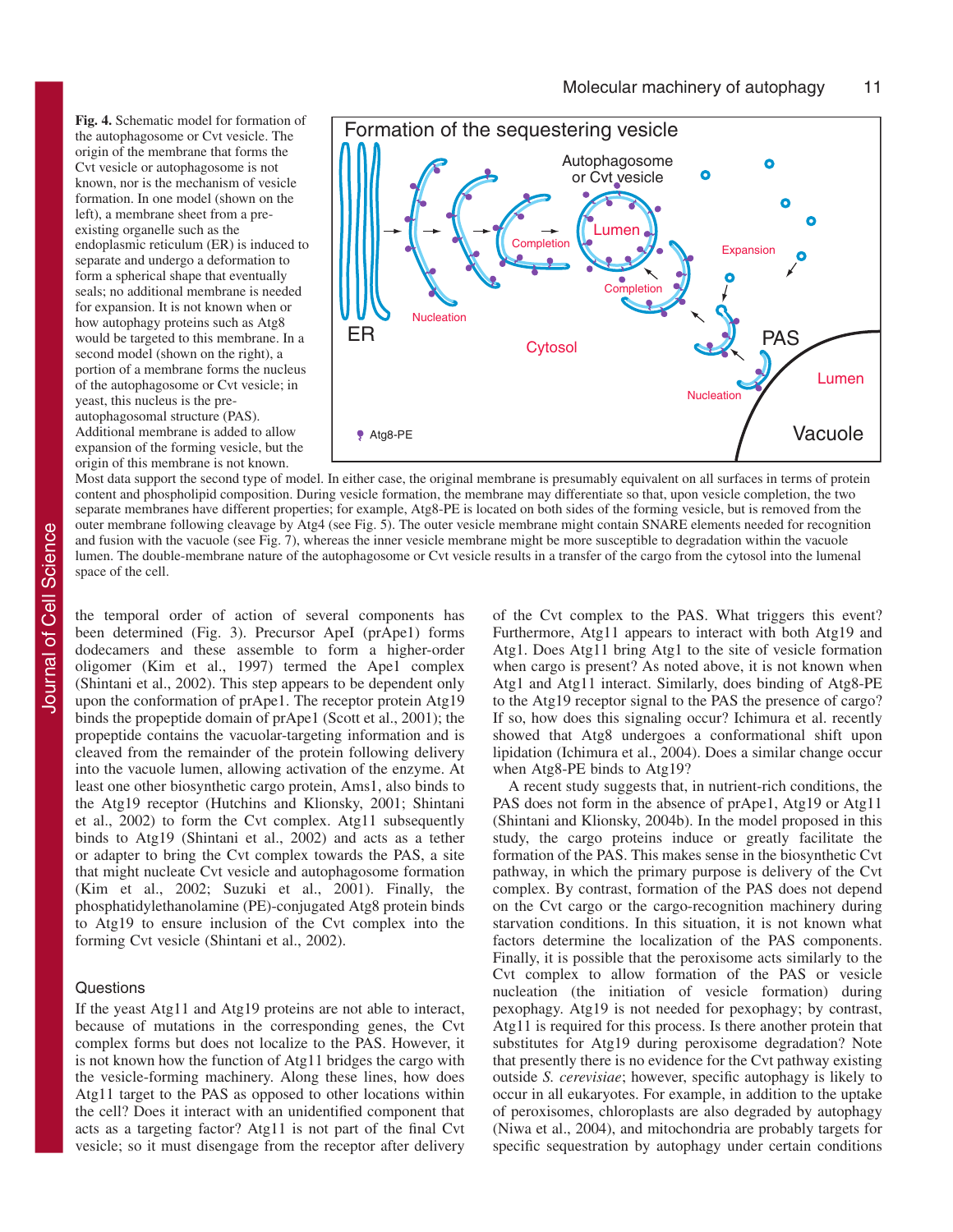(Xue et al., 2001). In these cases, less is known about the recognition mechanism. During pexophagy, Pex14 appears to play a role in peroxisome recognition (Bellu et al., 2001), but its binding partner has not been identified. Finally, there are also several studies indicating that pathogenic bacteria and viruses, as well as aberrant protein aggregates, can be targeted for degradation by autophagy (reviewed by Kirkegaard et al., 2004; Larsen and Sulzer, 2002). Again, we do not know what factors trigger autophagosome formation or cargo engulfment in these cases.

# **Vesicle nucleation**

One of the least understood steps of the vesicle formation process is nucleation – the initial step that brings together the proteins and lipids that will constitute the autophagosome and Cvt vesicle, and the machinery that drives the process forward. There must be a nucleation step, a beginning point, in vesicle formation; however, it is difficult to define its hallmarks. In yeast, almost all of the autophagy proteins localize at least transiently to the PAS. Accordingly, arrival of Atg proteins at this site might mark the nucleation event.

In the case of most endomembrane traffic, a vesicle forms from a pre-existing organelle by budding. The resulting vesicle maintains the same cellular topology regarding the lumenal versus the cytosolic face as the organelle that serves as the membrane donor. In autophagy-related processes, the vesicle may form de novo. It is not tethered to an organelle and does not appear to form by extrusion from the surface of an organelle (Fig. 4). The result is that the autophagosome has a double membrane (in some cases it may be multi-lamellar) and the lumenal versus cytosolic topology of the cargo is reversed: the interior of the Cvt vesicle or autophagosome becomes equivalent to the lumen of an organelle or the extracellular space (Fig. 4). The specific components that act in vesicle nucleation are not completely clear, and some proteins may play a role in both nucleation and expansion. In yeast, one set of proteins that appear to function at the PAS is the PI 3-K complex I (Kametaka et al., 1998; Kihara et al., 2001) (Fig. 2A). There is only one PI 3-K in yeast, Vps34, but it is a component of two different complexes. Both complexes contain Vps34 and the presumed regulatory protein Vps15, along with Atg6 (also known as Vps30). In addition, complex I includes Atg14, whereas complex II includes Vps38. Complex I functions primarily, but not exclusively, at the PAS, whereas complex II functions at the endosome. The PtdIns(3)*P* resulting from complex I recruits proteins including Atg18, Atg20, Atg21, Atg24 and Atg27 to the PAS (Nice et al., 2002; Stromhaug et al., 2004; Wurmser and Emr, 2002); Atg20 and Atg24 are part of the putative Atg1 kinase complex (Fig. 2A).

# **Questions**

Although the yeast PI 3-K complex I acts at the PAS, the role of PtdIns(3)*P* generated at this location is not entirely clear. PtdIns(3)*P* is needed to recruit the various proteins that bind to this lipid, but in most cases the functions of these proteins have not been elucidated. For example, Atg18 binds to PtdIns(3)P (Guan et al., 2001; Stromhaug et al., 2004) and is involved in the cycling of Atg9 (see below) (Reggiori et al., 2004a) but its function is not known. Atg18, Atg21 and Atg27 also bind to PtdIns(3)*P* (Stromhaug et al., 2004; Wurmser and Emr, 2002). In these cases, the nature of the lipid-binding domains is not known; these proteins do not contain PX or FYVE motifs.

The source of the membrane that forms the autophagosome or Cvt vesicle is another mystery, and whether this is the same for the Cvt pathway and autophagy is not clear. In yeast, one study suggests that membrane flow through the early secretory pathway is needed for autophagy but not the Cvt pathway (Hamasaki et al., 2003; Ishihara et al., 2001), whereas a more recent report indicates that the endoplasmic reticulum (ER) plays a role in both pathways (Reggiori et al., 2004b). This discrepancy might reflect differences in the kinetic parameters followed in each study. In mammalian cells, the most popular (but not the only) view is that the ER is the source membrane for autophagy. Studies of macrophages infected with *Listeria monocytogenes* or transfected COS-1 cells expressing poliovirus proteins also indicate a role for the ER (Rich et al., 2003; Suhy et al., 2000). However, even if this is the case, how is a portion of the ER caused to separate from the organelle and be delivered to the site of vesicle nucleation? It is also important to consider that the studies cited above reflect a cellular response to pathogens; it is not clear whether the process of vesicle formation is identical in non-infected cells, although evidence indicating a role for the ER is also seen in normal cell lines (Fengsrud et al., 2004).

There might be fundamental differences between the nucleation events in the yeast Cvt pathway and autophagy. For example, as mentioned above, Atg1 kinase activity might be required for nucleating only one type of vesicle. Similarly, there appear to be different requirements for Atg8 in the two processes: Cvt vesicles do not form in the absence of Atg8. By contrast, autophagosomes, albeit abnormally small ones, form without this protein (Abeliovich et al., 2000). These results suggest that Atg8 is needed for Cvt vesicle nucleation, but for autophagosome expansion not formation (see below). This result is supported by studies showing that the *atg21*∆ mutant has low levels of Atg8-PE and has a defective Cvt pathway but essentially normal autophagy (Stromhaug et al., 2004). Similarly, an Atg7 mutant (see below; Fig. 5) lacking the Cterminal thirteen residues has low levels of lipidated Atg8 and displays a defect only in the Cvt pathway (Yamazaki-Sato et al., 2003).

#### **Vesicle expansion and completion**

Most of the proteins that play a role in the Cvt and autophagy pathways act during vesicle formation, which includes the processes of expansion and completion. As noted above, the mechanism of vesicle formation is not known. If the autophagosome or Cvt vesicle forms by deformation of a preexisting membrane (Fig. 4, left side), then there might be no expansion step; however, if formation proceeds by the sequential addition of membrane (Fig. 4, right side), the addition(s) that allows the membrane to grow constitutes the expansion phase. In either case, completion indicates the final step, at which the vesicle seals to separate the cargo from contact with the cytosol. The proteins that act in the expansion and completion steps include two sets of components involving ubiquitin-like (Ubl) proteins that participate in novel conjugation reactions (Ohsumi, 2001) (Fig. 5). Atg8 is a Ubl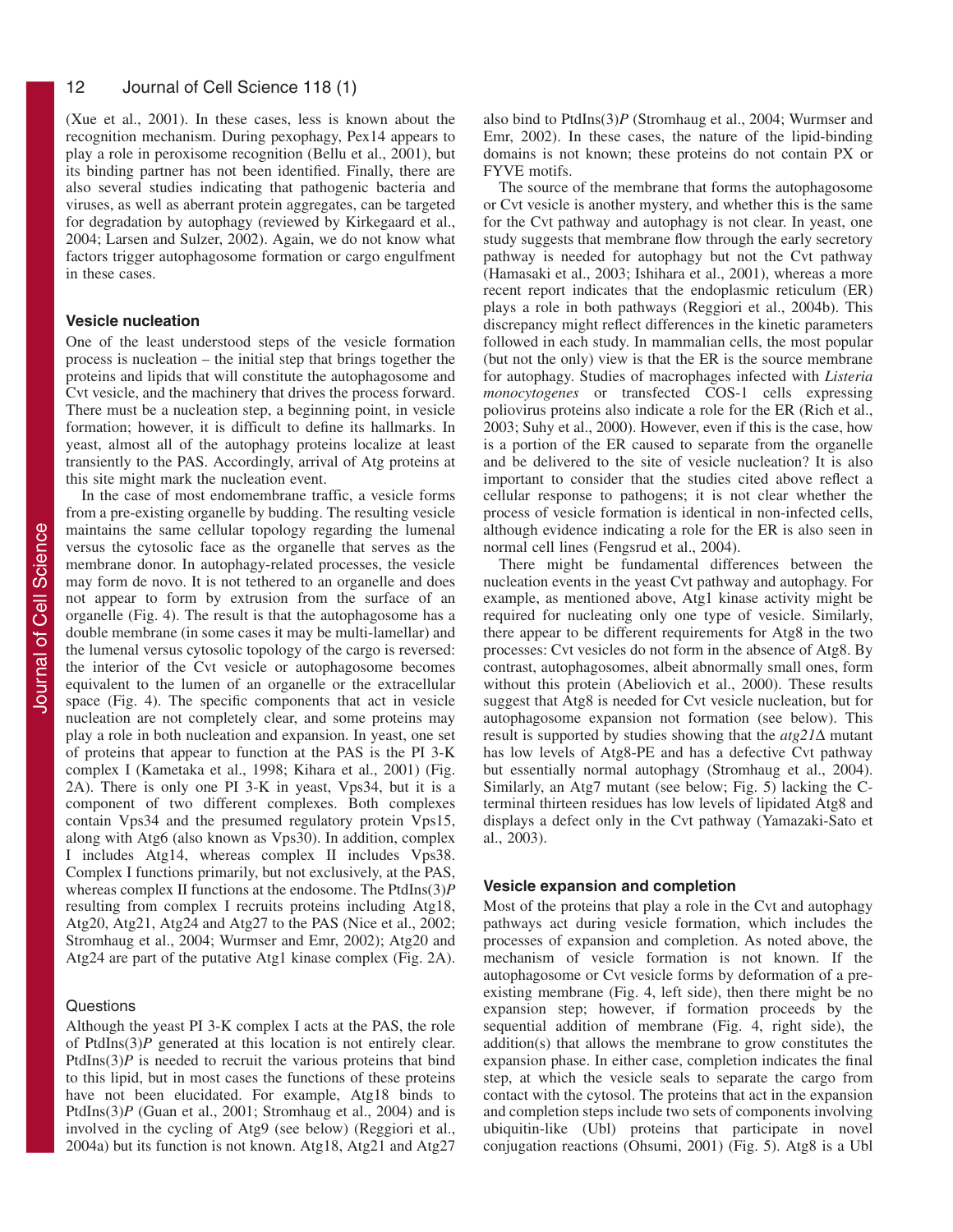**Fig. 5.** Vesicle expansion and completion. Two ubiquitin-like proteins participate in vesicle formation. The C-terminal arginine residue (R) of yeast Atg8 is removed by the Atg4 cysteine protease to reveal a glycine residue. Atg8 and Atg12 are ubiquitin-like proteins that are activated by the E1-like enzyme Atg7. Atg8 and Atg12 are then transferred to the E2 like enzymes Atg3 and Atg10 and are conjugated to phosphatidylethanolamine (PE) and Atg5, respectively. Atg8- PE becomes anchored in the membrane of the PAS and is a component of the forming and completed autophagosome or Cvt vesicle membrane. Atg12 and Atg5 bind Atg16 noncovalently and the self-interaction of Atg16 allows multimerization of the complex. A second cleavage by Atg4 releases Atg8 from the outer membrane of the completed vesicle. A similar set of reactions occurs in mammalian cells.

that undergoes proteolytic processing by the Atg4 protease to reveal a glycine residue that is then covalently attached to PE (Ichimura et al., 2000). This converts Atg8 from a soluble to a membrane-associated protein (Huang et al., 2000; Kirisako et al., 1999). Atg8-PE is the only known vesicle-associated protein that is thought to play a structural role. Membrane association of Atg8 must be important for some aspect of vesicle enlargement during autophagy because its absence results in the formation of aberrantly small autophagosomes (Abeliovich et al., 2000). By contrast, the absence of Atg8 during vegetative conditions prevents the formation of the Cvt vesicle, although the role of Atg8 or Atg8-PE in vesicle nucleation or expansion is not sufficiently understood to explain this difference. The conjugation reaction involves a ubiquitin-activating E1-like enzyme, Atg7 (Kim et al., 1999; Tanida et al., 1999; Yuan et al., 1999), which also plays a role in the second conjugation reaction: Atg12, another Ubl, is covalently attached to Atg5 (Kametaka et al., 1996) through the action of Atg7 and an E2 like enzyme, Atg10 (Mizushima et al., 1998; Shintani et al., 1999). A third protein, Atg16, multimerizes and links the Atg12- Atg5 conjugate to form a tetrameric complex (Kuma et al., 2002; Mizushima et al., 1999). The function of the Atg12-Atg5**·**Atg16 proteins is not known, but they might act as a transient coat.

# **Questions**

There are three families of Atg8 proteins in mammalian cells: microtubule-associated protein 1 light chain 3 (MAP1LC3), Golgi-associated ATPase enhancer of 16 kDa (GATE-16) and γ-aminobutyric acid type A receptor-associated protein (GABARAP). Whether they all play a role in autophagy is not known, although a recent study suggests that all three proteins are localized to autophagosomal membranes (Kabeya et al., 2004). The rat MAP1LC3 ortholog appears to be conjugated to PE (Kabeya et al., 2004); however, one study suggests that one of the three human isoforms, MAP1LC3B, undergoes an unusual post-translational modification involving a C-terminal lysine rather than glycine residue (He et al., 2003). It has not yet been verified that the human MAP1LC3B ortholog is conjugated to PE, but, if lysine is the modified residue, activation probably does not involve Atg7 and Atg3. However, a recent study provides contradictory evidence and suggests that MAP1LC3B undergoes the same type of processing as the other isoforms (Tanida et al., 2004).



One of the major questions concerning Cvt vesicle/ autophagosome formation is what supplies the driving force for deformation/curvature of the membrane. In most vesiclebudding processes, coat proteins play a central role. At present, there is no evidence from either electron microscopy or vesicle purification for a coat on the completed Cvt vesicle or autophagosome. In yeast, there is clear evidence that Atg8-PE lines both sides of the membrane during autophagosome formation (Kirisako et al., 1999), although its role in this process in not known. It might interact with the Atg12-Atg5 system (see below), and the Atg12-Atg5**·**Atg16 complex, which can form a tetramer (Kuma et al., 2002), is the best candidate for a transient coat. Studies in mammalian cells provide additional evidence that these proteins act as a coat; time-lapse images show changes in Atg5-GFP fluorescence that seem to correspond to vesicle expansion and uncoating (Mizushima et al., 2001). One question is whether these proteins have the capacity to form higher-order assemblies. Another issue concerns the driving force for uncoating of the completed vesicle, a step that would be necessary prior to fusion with the lysosome/vacuole. Uncoating is usually a timed process that is regulated through the action of an ATPase, but such a protein has not been identified in the case of autophagy. Finally, there is a major difference in the size, and hence the curvature, of Cvt vesicles and autophagosomes (Baba et al., 1997). The Atg12-Atg5**·**Atg16 complex is required for formation of both types of vesicle, but it is not clear how conformational changes in these proteins could accommodate the two different degrees of curvature.

It is possible that vesicle formation occurs in the absence of coat proteins as in phagocytosis, where the driving force for engulfment is actin polymerization; however, the trigger for phagocytosis is binding of a target such as a bacterium that may act as a scaffold, making it possible for the membrane to enwrap the cargo. Whereas the Cvt complex could provide such a scaffold in the yeast Cvt pathway, it would not be sufficient to direct engulfment by the much larger autophagosome. Microfilaments are known to act during formation of the mammalian autophagosome (Kim and Klionsky, 2000), but we do not know whether they are involved in driving membrane deformation or whether they play a similar role in yeast. During phagocytosis, however, actin causes protrusion of the plasma membrane. Thus, this model may not be applicable to autophagy because the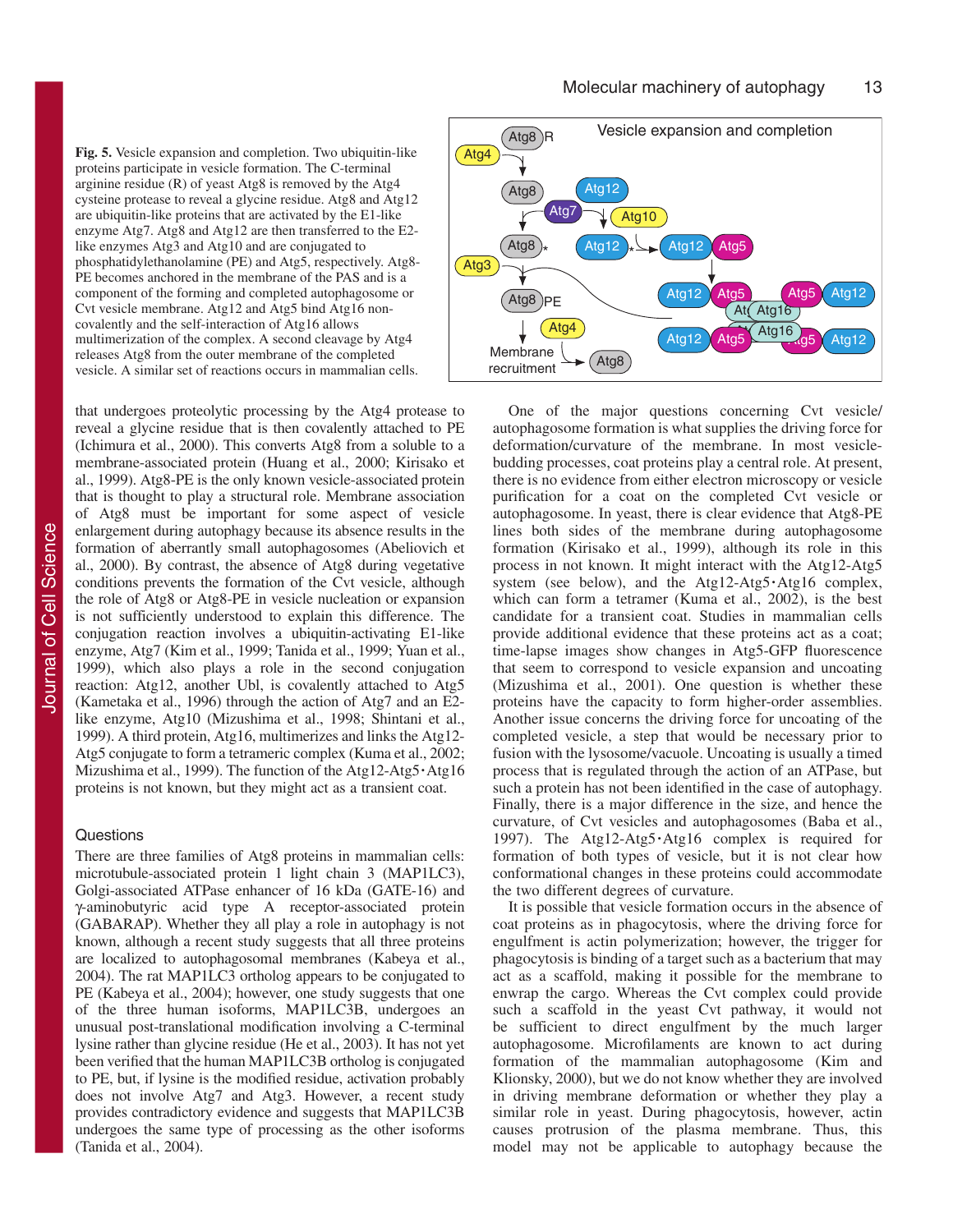

**Fig. 6.** Protein retrieval from the PAS. Only two proteins are known to remain associated with completed yeast Cvt vesicles or autophagosomes, the specific receptor Atg19 and Atg8-PE; other proteins that are involved in vesicle formation presumably recycle from the PAS or the autophagosome/Cvt vesicle during formation. Most Atg proteins are soluble or peripheral membrane proteins that can easily be released from the membrane surface, although the mechanism of targeting and release is not known. As shown here, retrieval of Atg9 from the PAS requires PtdIns(3)*P*, the PtdIns(3)*P*binding protein Atg18, and Atg2, Atg13 and Atg1.

autophagosome is not thought to form by budding or protrusion from a pre-existing organelle (Fig. 4).

Several proteins control the modification, stability and localization of Atg8. For example, in the absence of Atg12- Atg5, Atg8-PE is not localized to the PAS and is unstable (Kim et al., 2001a; Suzuki et al., 2001). Evidence also exists for crosstalk between the two conjugation systems. For example, in mammalian cells, Atg10 binds to MAP1LC3 (Nemoto et al., 2003), and Atg3 facilitates formation of the Atg12-Atg5 conjugate (Tanida et al., 2002b). In addition, an increase in Atg10 levels facilitates MAP1LC3 processing (Nemoto et al., 2003). These results might reflect kinetic effects resulting from the release of Atg7 that can then function in the alternative pathway. However, similar studies revealed an increase in MAP1LC3 processing in the presence of excess Atg12 but a decrease in the presence of excess Atg12-Atg5 (Tanida et al., 2002a), although the significance of these observations is not clear. It is not known whether a similar type of crosstalk between the two different conjugation systems occurs in yeast or other systems.

Another major question concerns the function of Atg8. This protein might have different roles in the Cvt and autophagy pathways, being required for Cvt vesicle formation but for autophagosome expansion (Abeliovich et al., 2000). The mechanism(s) of autophagosome formation and expansion are not known (Fig. 4). Does a portion of the ER dedicate itself to forming the autophagosome and simply undergo a deformation process that forms a vesicular structure? Alternatively, does the autophagosome nucleate at the PAS and then expand by the addition of membrane from vesicles? If so, where do these vesicle come from and how are they targeted? The time-lapse studies in mammalian cells suggest that the autophagic vesicle expands over time (Mizushima et al., 2001). Some evidence

for intermediate vesicular structures is also seen in yeast (George et al., 2000). In macrophages infected with *L. monocytogenes*, there is evidence for sequestration of bacteria by vesicles that fuse to form larger structures (Rich et al., 2003); however, it has not been shown that these vesicles contain autophagy markers. Also, it is not known what SNARE proteins would be involved in vesicle fusion. At present, there is no evidence for a role for SNAREs in completion of the Cvt vesicle/autophagosome and it is possible that fusion to seal the vesicle is SNARE independent.

#### **Retrieval**

In most targeting pathways, there is a process for retrieving certain components so that they can be reused. For example, many receptors dissociate from their cargo and recycle back to their original compartment for an additional round of loading. In other cases, it is critical to retrieve components that determine the identity or function of a compartment. This includes proteins such as v-SNAREs that need to be sent back to their donor membrane. Of the >20 proteins thought to have direct roles in yeast autophagy or the Cvt pathway, only two are known to remain associated with the autophagosomes or Cvt vesicles – Atg8-PE and Atg19. Most of the Atg proteins are soluble and can cycle off the vesicle during or after completion; however, Atg9 is a transmembrane protein that does not appear to be part of the completed autophagosome (Noda et al., 2000). Accordingly, there must be some mechanism for recycling this protein from the PAS, i.e. a retrieval pathway. Atg9 is unusual in that it displays a localization pattern different from that of most of the Atg proteins: in addition to localizing at the PAS, it is seen in multiple other punctate dots. One other protein, Atg23, shows a similar distribution (Tucker et al., 2003). Retrieval of Atg9, but not Atg23, from the PAS requires Atg18, Atg2 and PtdIns(3)*P* (Reggiori et al., 2004a) (Fig. 6). Retrieval of both Atg9 and Atg23 requires Atg1, but only in the case of Atg23 is Atg1 kinase activity necessary (Reggiori et al., 2004a). This latter result supports the idea that high levels of Atg1 kinase activity are crucial for the Cvt pathway rather than autophagy, because Atg23 is essential only for the former pathway.

#### **Questions**

One of the major questions in the field is the source of the autophagosome or Cvt vesicle membrane. A related issue is how the membrane is targeted to the site of vesicle formation. In most cellular transport processes, some proteins serve as recognition markers to ensure proper membrane or vesicle delivery; these proteins must be retrieved back to the donor compartment for another round of delivery. Do Atg9 and/or Atg23 mark the origin of the donor membrane? If so, where are these proteins located within the cell? Although this is not generally postulated, multiple sources might contribute membrane. What components are needed for the targeting and delivery of Atg9 and Atg23 to the PAS? What are the functions of Atg1, Atg2 and Atg18 in the retrieval process? It is possible that these proteins function as part of a novel coat or adaptor for vesicle-mediated delivery or some novel delivery mechanism.

Atg20 and Atg24 are PX domain proteins that bind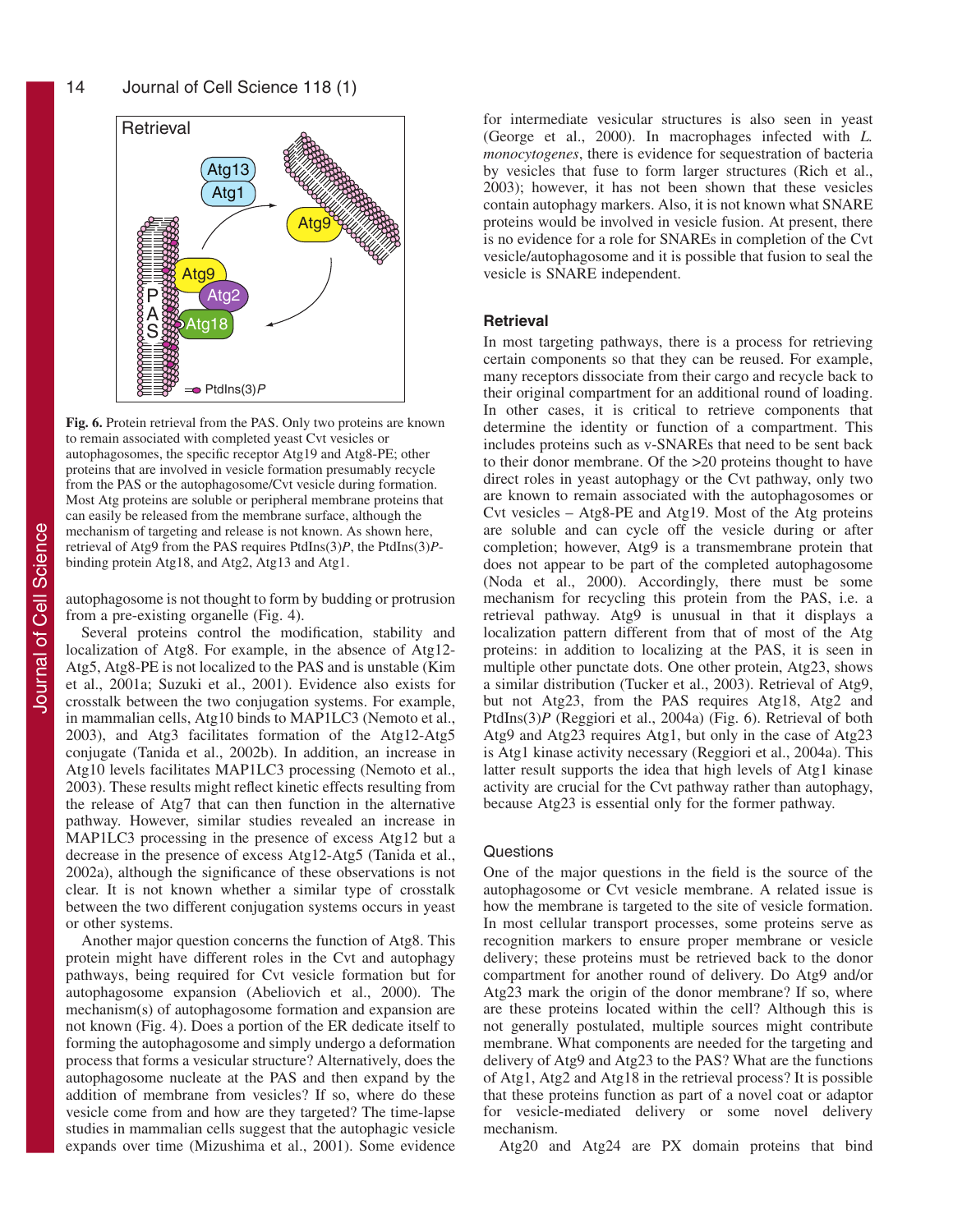PtdIns(3)*P* and are involved in retrieval of material from endosomes (Hettema et al., 2003). Do these proteins play a similar role in retrieval of Atg9 and/or Atg23 from the PAS?

#### **Vesicle targeting, docking and fusion**

The timing of vesicle fusion with the lysosome/vacuole must be regulated; if the fusion process begins prior to completion of the double-membrane vesicle, the cargo will remain in the cytosol. The putative coat consisting of Atg12-Atg5**·**Atg16 might prevent premature fusion. Atg8-PE located on the outer surface of the autophagosome or Cvt vesicle might serve a similar purpose. At least in yeast, it is removed prior to fusion, as a result of a second cleavage by Atg4, although the timing of this processing event is not known. The expression of Atg8∆R, a mutated form of Atg8 lacking the ultimate arginine residue, bypasses the need for the initial Atg4-dependent cleavage step (Fig. 5); however, inability to carry out the second cleavage event that releases Atg8 from PE results in a partial defect in autophagy and the Cvt pathway (Kirisako et al., 2000). This suggests that the liberated Atg8 is re-used, that Atg8-PE on the outer membrane interferes with a late stage of these pathways or that Atg4 has an additional function in the cell. An in vitro reaction that reconstitutes fusion of Cvt vesicles or autophagosomes with the vacuole has not been developed. However, molecular genetic studies have indicated that the machinery required for homotypic vacuole fusion is also required for the fusion of autophagosomes and Cvt vesicles with the vacuole (Fig. 7). This machinery includes: the SNARE proteins Vam3, Vam7, Vti1 and Ykt6; the NSF, SNAP and GDI homologs Sec17, Sec18 and Sec19; the Rab protein Ypt7; members of the class C Vps/HOPS complex; and two proteins recently shown to play a role in the fusion process, Ccz1 and Mon1 (Darsow et al., 1997; Fischer von Mollard and Stevens, 1999; Harding et al., 1995; Kim et al., 1999; Sato et al., 1998; Sato et al., 2000; Wang et al., 2003; Wang et al., 2002).

#### **Questions**

Analyses of the role of fusion components in yeast have been based on whether the corresponding mutants block maturation of prApe1 and accumulate a protease-resistant form; such mutants retain prApe1 within completed cytosolic vesicles, where it is resistant to exogenous protease following lysis of the spheroplast plasma membrane. These studies have generally been carried out under vegetative (Cvt pathway) conditions. It remains to be determined whether different SNARE and/or other fusion components operate during autophagy. Moreover, no one has demonstrated the presence of any fusion components on purified Cvt vesicles or autophagosomes. This has resulted in various uncertainties. For example, Vti1 is required for entry of prApe1 into the vacuole; however, we do not know whether it is on the autophagosome or Cvt vesicle, nor do we know whether it is needed for formation of the completed vesicle or fusion of this with the vacuole.

#### **Vesicle breakdown**

The main purpose of autophagy in yeast is to degrade



**Fig. 7.** Docking and fusion. Vam3, Vam7, Vti1 and Ykt6 are members of the SNARE family, proteins that function in membrane fusion in a variety of cellular contexts. Ypt7 is a member of the Rab small GTPase family, whose members are again implicated in many instances of membrane fusion. Also shown is the class C Vps/HOPS complex and two proteins recently shown to play a role in the fusion process, Ccz1 and Mon1.

cytoplasm and recycle the resulting macromolecules for use in the synthesis of essential components during nutrient stress. Accordingly, it must break down the single-membrane subvacuolar vesicles that result from fusion of the autophagosome/Cvt vesicle with the vacuole (Fig. 1). The vesicle lysis step depends on the acidic pH of the vacuole lumen and proteinase B (Prb1) (Nakamura et al., 1997; Takeshige et al., 1992); however, the function of Prb1 might be to activate vacuolar zymogens that play a direct role in the breakdown process. Two other proteins have also been implicated at this last step, Atg15 and Atg22 (Epple et al., 2001; Suriapranata et al., 2000; Teter et al., 2001). Atg15 is delivered to the vacuole through the multivesicular body pathway (Epple et al., 2003). This protein has sequence similarity to a family of lipases and seems likely to function directly in vesicle breakdown. Atg22 is an integral membrane protein located in the limiting membrane of the vacuole. In contrast to Atg15, Atg22 is needed only for the degradation of autophagic bodies.

#### Questions

Atg15 has a lipase motif, and mutations in the corresponding active site eliminate its function. However, this protein belongs to the triacylglycerol family of lipases; so its substrate is not clear. Furthermore, the site of action of Atg15 – before or within the vacuole – has not been established. It will be difficult to address the latter issue until the origin of the autophagosome or Cvt vesicle membrane is known. Atg22 has sequence similarity to some permeases, but the role of this protein in autophagic body breakdown is unknown.

Another interesting issue concerns the differentiation and recognition and/or modification of the autophagosome or Cvt vesicle membranes. During the initial stage of vesicle formation, the two sides of the forming vesicle are presumably equivalent (Fig. 4). At some point, the two sides are likely to differentiate. For example, in yeast, Atg8-PE initially lines both sides of the forming autophagosome and Cvt vesicle (Figs 4 and 5). Following vesicle completion, Atg8-PE remains on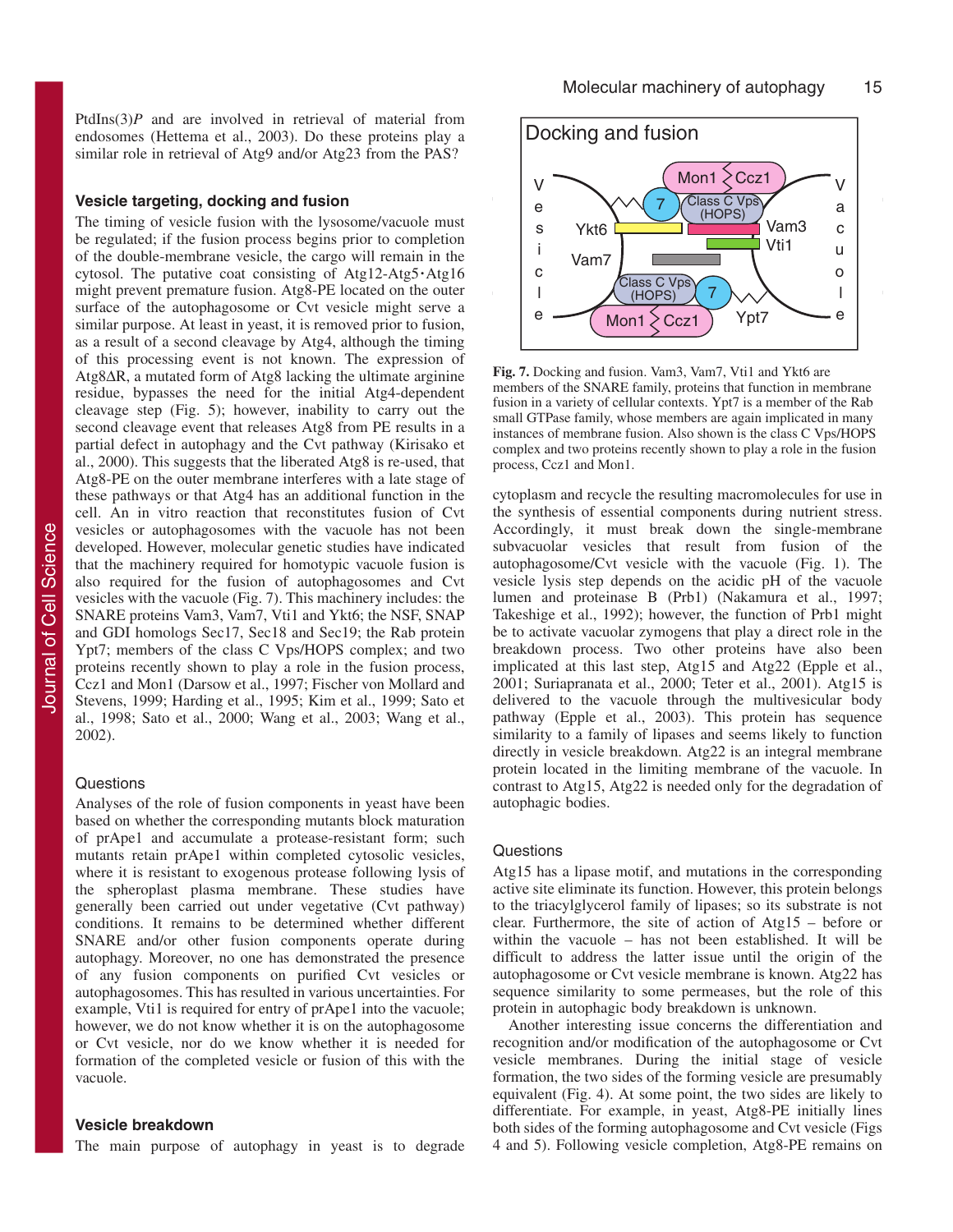#### 16 Journal of Cell Science 118 (1)

the inside of the vesicle but Atg8 is removed from the outside membrane, whereas SNARE proteins may be restricted to the outer surface. Following fusion with the vacuole, the outer vesicle membrane is at least transiently continuous with the vacuole membrane. The cell cannot break down this membrane because it would be lethal to destroy the integrity of the vacuole. Presumably, this membrane is either modified so that it is protected similar to the rest of the vacuole membrane, or it is rapidly removed from the limiting membrane and recycled or degraded, possibly through microautophagy (Müller et al., 2000). By contrast, the inner vesicle membrane that gives rise to the subvacuolar vesicle must be degraded. Accordingly, this membrane – which started out equivalent to the outer membrane – cannot be inherently resistant to degradation by vacuolar hydrolases.

# **Conclusions**

The identification of the first gene required specifically for autophagy was reported in 1997 (Matsuura et al., 1997; Straub et al., 1997). The subsequent seven years has seen the identification and characterization of 26 additional proteins that are involved in yeast autophagy, the Cvt pathway and/or pexophagy (Klionsky et al., 2003). Although additional proteins needed for these pathways may be discovered, it seems likely that the majority of proteins have now been identified. However, the work to date represents only the first step in understanding these complex processes that involve dynamic membrane rearrangements. A detailed molecular understanding will necessitate further molecular genetic and biochemical analyses coupled with in vitro and structural studies. Some steps of the yeast Atg8-PE conjugation system have been reconstituted in vitro (Ichimura et al., 2004; Kirisako et al., 2000), and a recent report describes the crystal structure of the mammalian ortholog MAP1LC3 (Sugawara et al., 2004). Thus, the next few years hold the promise of tremendous progress in our understanding of the mechanisms of autophagy and autophagy-related processes.

This work was supported by Public Health Service grant GM53396 from the National Institutes of Health to D.J.K.

#### **References**

- **Abeliovich, H.** (2004). Regulation of autophagy by the target of rapamycin (Tor) proteins. In *Autophagy* (ed. D. J. Klionsky), pp. 60-69. Georgetown, TX: Landes Bioscience.
- **Abeliovich, H. and Klionsky, D. J.** (2001). Autophagy in yeast: mechanistic insights and physiological function. *Microbiol. Mol. Biol. Rev.* **65**, 463-479.
- **Abeliovich, H., Dunn, W. A., Jr, Kim, J. and Klionsky, D. J.** (2000). Dissection of autophagosome biogenesis into distinct nucleation and expansion steps. *J. Cell Biol.* **151**, 1025-1034.
- **Abeliovich, H., Zhang, C., Dunn, W. A., Jr, Shokat, K. M. and Klionsky, D. J.** (2003). Chemical genetic analysis of Apg1 reveals a non-kinase role in the induction of autophagy. *Mol. Biol. Cell* **14**, 477-490.
- **Baba, M., Osumi, M., Scott, S. V., Klionsky, D. J. and Ohsumi, Y.** (1997). Two distinct pathways for targeting proteins from the cytoplasm to the vacuole/lysosome. *J. Cell Biol.* **139**, 1687-1695.
- **Bellu, A. R., Komori, M., van der Klei, I. J., Kiel, J. A. K. W. and Veenhuis, M.** (2001). Peroxisome biogenesis and selective degradation converge at Pex14p. *J. Biol. Chem.* **276**, 44570-44574.
- Bergamini, E., Cavallini, G., Donati, A. and Gori, Z. (2003). The antiageing effects of caloric restriction may involve stimulation of macroautophagy and lysosomal degradation, and can be intensified pharmacologically. *Biomed. Pharmacother.* **57**, 203-208.
- **Budovskaya, Y. V., Stephan, J. S., Reggiori, F., Klionsky, D. J. and** Herman, P. K. (2004). The Ras/cAMP-dependent protein kinase signaling pathway regulates an early step of the autophagy process in *Saccharomyces cerevisiae*. *J. Biol. Chem.* **279**, 20663-20671.
- Bursch, W., Ellinger, A., Gerner, C. and Schulte-Hermann, R. (2004). Autophagocytosis and programmed cell death. In *Autophagy* (ed. D. J. Klionsky), pp. 287-303. Georgetown, TX: Landes Bioscience.
- **Carrera, A. C.** (2004). TOR signaling in mammals. *J. Cell Sci.* **117**, 4615- 4616.
- **Codogno, P. and Meijer, A. J.** (2004). Signaling pathways in mammalian autophagy. In *Autophagy* (ed. D. J. Klionsky), pp. 26-47. Georgetown, TX: Landes Bioscience.
- **Darsow, T., Rieder, S. E. and Emr, S. D.** (1997). A multispecificity syntaxin homologue, Vam3p, essential for autophagic and biosynthetic protein transport to the vacuole. *J. Cell Biol.* **138**, 517-529.
- Dorn, B. R., Dunn, W. A., Jr and Progulske-Fox, A. (2002). Bacterial interactions with the autophagic pathway. *Cell. Microbiol.* **4**, 1-10.
- **Epple, U. D., Suriapranata, I., Eskelinen, E.-L. and Thumm, M.** (2001). Aut5/Cvt17p, a putative lipase essential for disintegration of autophagic bodies inside the vacuole. *J. Bacteriol.* **183**, 5942-5955.
- **Epple, U. D., Eskelinen, E.-L. and Thumm, M.** (2003). Intravacuolar membrane lysis in *Saccharomyces cerevisiae*. Does vacuolar targeting of Cvt17/Aut5p affect its function? *J. Biol. Chem.* **278**, 7810-7821.
- **Fengsrud, M., Sneve, M. L., Øverbye, A. and Seglen, P. O.** (2004). Structural aspects of mammalian autophagy. In *Autophagy* (ed. D. J. Klionsky), pp. 11-25. Georgetown, TX: Landes Bioscience.
- **Fischer von Mollard, G. and Stevens, T. H.** (1999). The *Saccharomyces cerevisiae* v-SNARE Vti1p is required for multiple membrane transport pathways to the vacuole. *Mol. Biol. Cell* **10**, 1719-1732.
- **Funakoshi, T., Matsuura, A., Noda, T. and Ohsumi, Y.** (1997). Analyses of *APG13* gene involved in autophagy in yeast, *Saccharomyces cerevisiae*. *Gene* **192**, 207-213.
- **Furuta, S., Hidaka, E., Ogata, A., Yokota, S. and Kamata, T.** (2004). Ras is involved in the negative control of autophagy through the class I PI3 kinase. *Oncogene* **23**, 3898-3904.
- **George, M. D., Baba, M., Scott, S. V., Mizushima, N., Garrison, B. S., Ohsumi, Y. and Klionsky, D. J.** (2000). Apg5p functions in the sequestration step in the cytoplasm-to-vacuole targeting and macroautophagy pathways. *Mol. Biol. Cell* **11**, 969-982.
- **Gozuacik, D. and Kimchi, A.** (2004). Autophagy as a cell death and tumor suppressor mechanism. *Oncogene* **23**, 2891-2906.
- **Guan, J., Stromhaug, P. E., George, M. D., Habibzadegah-Tari, P., Bevan, A., Dunn, W. A., Jr and Klionsky, D. J.** (2001). Cvt18/Gsa12 is required for cytoplasm-to-vacuole transport, pexophagy, and autophagy in *Saccharomyces cerevisiae* and *Pichia pastoris*. *Mol. Biol. Cell* **12**, 3821- 3838.
- Hamasaki, M., Noda, T. and Ohsumi, Y. (2003). The early secretory pathway contributes to autophagy in yeast. *Cell Struct. Funct.* **28**, 49-54.
- **Harding, T. M., Morano, K. A., Scott, S. V. and Klionsky, D. J.** (1995). Isolation and characterization of yeast mutants in the cytoplasm to vacuole protein targeting pathway. *J. Cell Biol.* **131**, 591-602.
- **Harding, T. M., Hefner-Gravink, A., Thumm, M. and Klionsky, D. J.** (1996). Genetic and phenotypic overlap between autophagy and the cytoplasm to vacuole protein targeting pathway. *J. Biol. Chem.* **271**, 17621- 17624.
- **He, H., Dang, Y., Dai, F., Guo, Z., Wu, J., She, X., Pei, Y., Chen, Y., Ling,** W., Wu, C. et al. (2003). Post-translational modifications of three members of the human MAP1LC3 family and detection of a novel type of modification for MAP1LC3B. *J. Biol. Chem.* **278**, 29278-29287.
- **Hettema, E. H., Lewis, M. J., Black, M. W. and Pelham, H. R. B.** (2003). Retromer and the sorting nexins Snx4/41/42 mediate distinct retrieval pathways from yeast endosomes. *EMBO J.* **22**, 548-557.
- **Huang, D., Farkas, I. and Roach, P. J.** (1996). Pho85p, a cyclin-dependent protein kinase, and the Snf1p protein kinase act antagonistically to control glycogen accumulation in *Saccharomyces cerevisiae*. *Mol. Cell. Biol.* **16**, 4357-4365.
- Huang, W.-P., Scott, S. V., Kim, J. and Klionsky, D. J. (2000). The itinerary of a vesicle component, Aut7p/Cvt5p, terminates in the yeast vacuole via the autophagy/Cvt pathways. *J. Biol. Chem.* **275**, 5845-5851.
- Hutchins, M. U. and Klionsky, D. J. (2001). Vacuolar localization of oligomeric α-mannosidase requires the cytoplasm to vacuole targeting and autophagy pathway components in *Saccharomyces cerevisiae*. *J. Biol. Chem.* **276**, 20491-20498.
- Hutchins, M. U., Veenhuis, M. and Klionsky, D. J. (1999). Peroxisome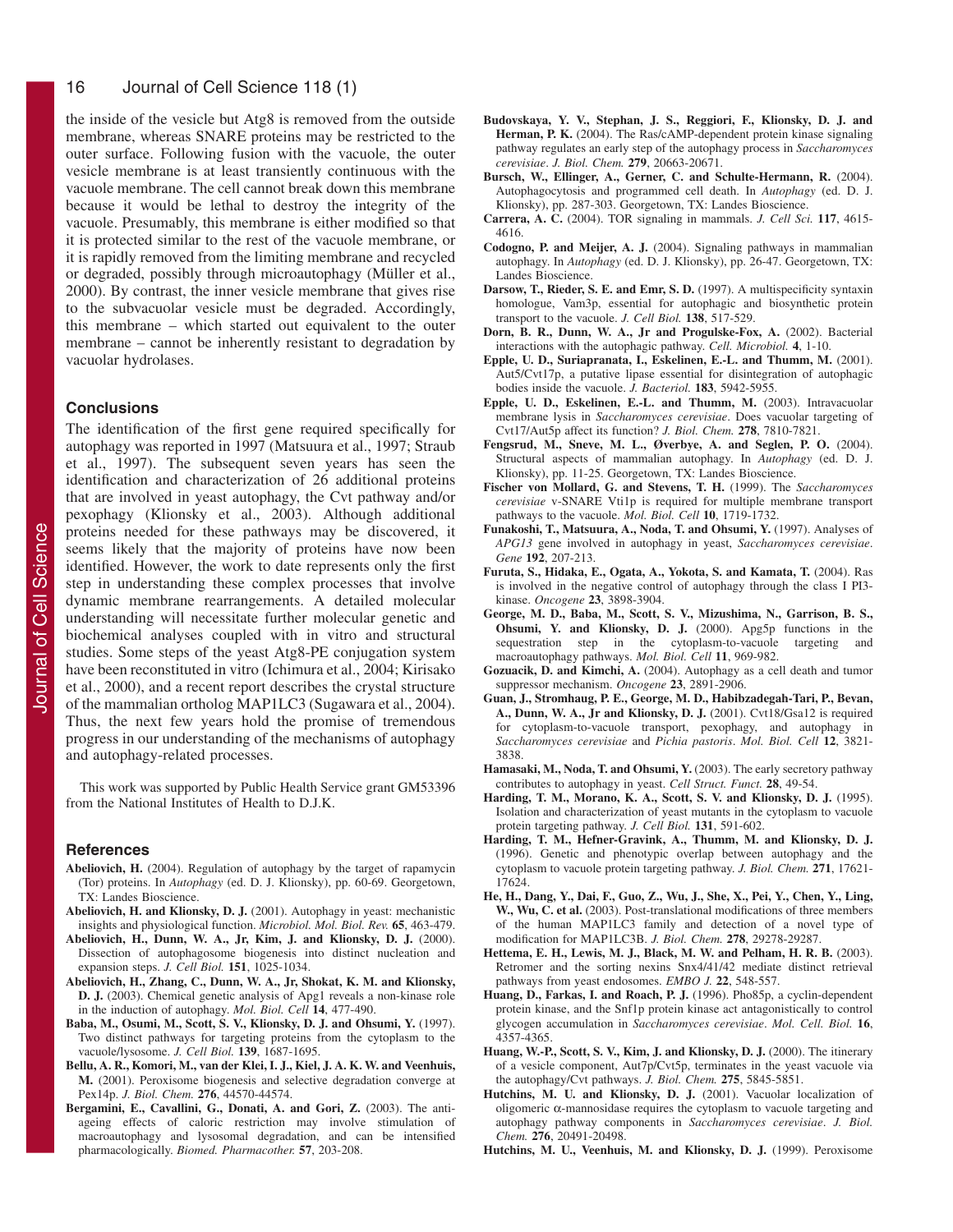degradation in *Saccharomyces cerevisiae* is dependent on machinery of macroautophagy and the Cvt pathway. *J. Cell Sci.* **112**, 4079-4087.

- **Ichimura, Y., Kirisako, T., Takao, T., Satomi, Y., Shimonishi, Y., Ishihara, N., Mizushima, N., Tanida, I., Kominami, E., Ohsumi, M. et al.** (2000). A ubiquitin-like system mediates protein lipidation. *Nature* **408**, 488-492.
- **Ichimura, Y., Imamura, Y., Emoto, K., Umeda, M., Noda, T. and Ohsumi, Y.** (2004). *In vivo* and *in vitro* reconstitution of Atg8 conjugation essential for autophagy. *J. Biol. Chem.* **279**, 40584-40592.
- **Ishihara, N., Hamasaki, M., Yokota, S., Suzuki, K., Kamada, Y., Kihara, A., Yoshimori, T., Noda, T. and Ohsumi, Y.** (2001). Autophagosome requires specific early Sec proteins for its formation and NSF/SNARE for vacuolar fusion. *Mol. Biol. Cell* **12**, 3690-3702.
- **Kabeya, Y., Mizushima, N., Yamamoto, A., Oshitani-Okamoto, S., Ohsumi, Y. and Yoshimori, T.** (2004). LC3, GABARAP and GATE16 localize to autophagosomal membrane depending on form-II formation. *J. Cell Sci.* **117**, 2805-2812.
- **Kamada, Y., Funakoshi, T., Shintani, T., Nagano, K., Ohsumi, M. and Ohsumi, Y.** (2000). Tor-mediated induction of autophagy via an Apg1 protein kinase complex. *J. Cell Biol.* **150**, 1507-1513.
- **Kametaka, S., Matsuura, A., Wada, Y. and Ohsumi, Y.** (1996). Structural and functional analyses of *APG5*, a gene involved in autophagy in yeast. *Gene* **178**, 139-143.
- **Kametaka, S., Okano, T., Ohsumi, M. and Ohsumi, Y.** (1998). Apg14p and Apg6/Vps30p form a protein complex essential for autophagy in the yeast, *Saccharomyces cerevisiae*. *J. Biol. Chem.* **273**, 22284-22291.
- **Kiel, J. A. K. W., Komduur, J. A., van der Klei, I. J. and Veenhuis, M.** (2003). Macropexophagy in *Hansenula polymorpha*: facts and views. *FEBS Lett.* **549**, 1-6.
- **Kihara, A., Noda, T., Ishihara, N. and Ohsumi, Y.** (2001). Two distinct Vps34 phosphatidylinositol 3-kinase complexes function in autophagy and carboxypeptidase Y sorting in *Saccharomyces cerevisiae*. *J. Cell Biol.* **152**, 519-530.
- **Kim, J. and Klionsky, D. J.** (2000). Autophagy, cytoplasm-to-vacuole targeting pathway, and pexophagy in yeast and mammalian cells. *Annu. Rev. Biochem.* **69**, 303-342.
- **Kim, J., Scott, S. V., Oda, M. N. and Klionsky, D. J.** (1997). Transport of a large oligomeric protein by the cytoplasm to vacuole protein targeting pathway. *J. Cell Biol.* **137**, 609-618.
- **Kim, J., Dalton, V. M., Eggerton, K. P., Scott, S. V. and Klionsky, D. J.** (1999). Apg7p/Cvt2p is required for the cytoplasm-to-vacuole targeting, macroautophagy, and peroxisome degradation pathways. *Mol. Biol. Cell* **10**, 1337-1351.
- **Kim, J., Huang, W.-P. and Klionsky, D. J.** (2001a). Membrane recruitment of Aut7p in the autophagy and cytoplasm to vacuole targeting pathways requires Aut1p, Aut2p, and the autophagy conjugation complex. *J. Cell Biol.* **152**, 51-64.
- **Kim, J., Kamada, Y., Stromhaug, P. E., Guan, J., Hefner-Gravink, A., Baba, M., Scott, S. V., Ohsumi, Y., Dunn, W. A., Jr and Klionsky, D. J.** (2001b). Cvt9/Gsa9 functions in sequestering selective cytosolic cargo destined for the vacuole. *J. Cell Biol.* **153**, 381-396.
- **Kim, J., Huang, W.-P., Stromhaug, P. E. and Klionsky, D. J.** (2002). Convergence of multiple autophagy and cytoplasm to vacuole targeting components to a perivacuolar membrane compartment prior to de novo vesicle formation. *J. Biol. Chem.* **277**, 763-773.
- **Kirisako, T., Baba, M., Ishihara, N., Miyazawa, K., Ohsumi, M.,** Yoshimori, T., Noda, T. and Ohsumi, Y. (1999). Formation process of autophagosome is traced with Apg8/Aut7p in yeast. *J. Cell Biol.* **147**, 435- 446.
- **Kirisako, T., Ichimura, Y., Okada, H., Kabeya, Y., Mizushima, N., Yoshimori, T., Ohsumi, M., Takao, T., Noda, T. and Ohsumi, Y.** (2000). The reversible modification regulates the membrane-binding state of Apg8/Aut7 essential for autophagy and the cytoplasm to vacuole targeting pathway. *J. Cell Biol.* **151**, 263-276.
- **Kirkegaard, K., Taylor, M. P. and Jackson, W. T.** (2004). Cellular autophagy: surrender, avoidance and subversion by microorganisms. *Nat. Rev. Microbiol.* **2**, 301-314.
- **Klionsky, D. J.** (2004). *Autophagy*. Georgetown, TX: Landes Bioscience.
- **Klionsky, D. J. and Ohsumi, Y.** (1999). Vacuolar import of proteins and organelles from the cytoplasm. *Annu. Rev. Cell Dev. Biol.* **15**, 1-32.
- **Klionsky, D. J., Cregg, J. M., Dunn, W. A., Jr, Emr, S. D., Sakai, Y., Sandoval, I. V., Sibirny, A., Subramani, S., Thumm, M., Veenhuis, M. et al.** (2003). A unified nomenclature for yeast autophagy-related genes. *Dev. Cell* **5**, 539-545.
- **Kuma, A., Mizushima, N., Ishihara, N. and Ohsumi, Y.** (2002). Formation

of the approximately 350-kDa Apg12-Apg5**·**Apg16 multimeric complex, mediated by Apg16 oligomerization, is essential for autophagy in yeast. *J. Biol. Chem.* **277**, 18619-18625.

- Larsen, K. E. and Sulzer, D. (2002). Autophagy in neurons: a review. *Histol. Histopathol.* **17**, 897-908.
- **Levine, B. and Klionsky, D. J.** (2004). Development by self-digestion: molecular mechanisms and biological functions of autophagy. *Dev. Cell* **6**, 463-477.
- **Longo, V. D. and Finch, C. E.** (2003). Evolutionary medicine: from dwarf model systems to healthy centenarians? *Science* **299**, 1342-1346.
- **Massey, A., Kiffin, R. and Cuervo, A. M.** (2004). Pathophysiology of chaperone-mediated autophagy. *Int. J. Biochem. Cell Biol.* **36**, 2420-2434.
- **Matsuura, A., Tsukada, M., Wada, Y. and Ohsumi, Y.** (1997). Apg1p, a novel protein kinase required for the autophagic process in *Saccharomyces cerevisiae*. *Gene* **192**, 245-250.
- **Melendez, A., Tallóczy, Z., Seaman, M., Eskelinen, E.-L., Hall, D. H. and** Levine, B. (2003). Autophagy genes are essential for dauer development and life-span extension in *C. elegans*. *Science* **301**, 1387-1391.
- **Mizushima, N., Noda, T., Yoshimori, T., Tanaka, Y., Ishii, T., George, M. D., Klionsky, D. J., Ohsumi, M. and Ohsumi, Y.** (1998). A protein conjugation system essential for autophagy. *Nature* **395**, 395-398.
- **Mizushima, N., Noda, T. and Ohsumi, Y.** (1999). Apg16p is required for the function of the Apg12p-Apg5p conjugate in the yeast autophagy pathway. *EMBO J.* **18**, 3888-3896.
- **Mizushima, N., Yamamoto, A., Hatano, M., Kobayashi, Y., Kabeya, Y., Suzuki, K., Tokuhisa, T., Ohsumi, Y. and Yoshimori, T.** (2001). Dissection of autophagosome formation using Apg5-deficient mouse embryonic stem cells. *J. Cell Biol.* **152**, 657-668.
- **Müller, O., Sattler, T., Flotenmeyer, M., Schwarz, H., Plattner, H. and** Mayer, A. (2000). Autophagic tubes: vacuolar invaginations involved in lateral membrane sorting and inverse vesicle budding. *J. Cell Biol.* **151**, 519- 528.
- **Nakagawa, I., Amano, A., Mizushima, N., Yamamoto, A., Yamaguchi, H., Kamimoto, T., Nara, A., Funao, J., Nakata, M., Tsuda, K. et al.** (2004). Autophagy defends cells against invading group A *Streptococcus*. *Science* **106**, 1037-1040.
- **Nakamura, N., Matsuura, A., Wada, Y. and Ohsumi, Y.** (1997). Acidification of vacuoles is required for autophagic degradation in the yeast, *Saccharomyces cerevisiae*. *J. Biochem.* **121**, 338-344.
- **Nemoto, T., Tanida, I., Tanida-Miyake, E., Minematsu-Ikeguchi, N.,** Yokota, M., Ohsumi, M., Ueno, T. and Kominami, E. (2003). The mouse *APG10* homologue, an E2-like enzyme for Apg12p conjugation, facilitates MAP-LC3 modification. *J. Biol. Chem.* **278**, 39517-39526.
- **Nice, D. C., Sato, T. K., Stromhaug, P. E., Emr, S. D. and Klionsky, D. J.** (2002). Cooperative binding of the cytoplasm to vacuole targeting pathway proteins, Cvt13 and Cvt20, to phosphatidylinositol 3-phosphate at the preautophagosomal structure is required for selective autophagy. *J. Biol. Chem.* **277**, 30198-30207.
- **Niwa, Y., Kato, T., Tabata, S., Seki, M., Kobayashi, M., Shinozaki, K. and Moriyasu, Y.** (2004). Disposal of chloroplasts with abnormal function into the vacuole in *Arabidopsis thaliana* cotyledon cells. *Protoplasma* **223**, 229- 232.
- **Noda, T. and Ohsumi, Y.** (1998). Tor, a phosphatidylinositol kinase homologue, controls autophagy in yeast. *J. Biol. Chem.* **273**, 3963-3966.
- **Noda, T., Kim, J., Huang, W.-P., Baba, M., Tokunaga, C., Ohsumi, Y. and Klionsky, D. J.** (2000). Apg9p/Cvt7p is an integral membrane protein required for transport vesicle formation in the Cvt and autophagy pathways. *J. Cell Biol.* **148**, 465-480.
- **Ohsumi, Y.** (2001). Molecular dissection of autophagy: two ubiquitin-like systems. *Nat. Rev. Mol. Cell Biol.* **2**, 211-216.
- **Onodera, J. and Ohsumi, Y.** (2004). Ald6p is a preferred target for autophagy in yeast, *Saccharomyces cerevisiae*. *J. Biol. Chem.* **279**, 16071- 16076.
- **Qu, X., Yu, J., Bhagat, G., Furuya, N., Hibshoosh, H., Troxel, A., Rosen,** J., Eskelinen, E.-L., Mizushima, N., Ohsumi, Y. et al. (2003). Promotion of tumorigenesis by heterozygous disruption of the beclin 1 autophagy gene. *J. Clin. Invest.* **112**, 1809-1820.
- **Reggiori, F. and Klionsky, D. J.** (2002). Autophagy in the eukaryotic cell. *Eukaryot. Cell* **1**, 11-21.
- **Reggiori, F., Tucker, K. A., Stromhaug, P. E. and Klionsky, D. J.** (2004a). The Atg1-Atg13 complex regulates Atg9 and Atg23 retrieval transport from the pre-autophagosomal structure. *Dev. Cell* **6**, 79-90.
- **Reggiori, F., Wang, C.-W., Nair, U., Shintani, T., Abeliovich, H. and Klionsky, D. J.** (2004b). Early stages of the secretory pathway, but not